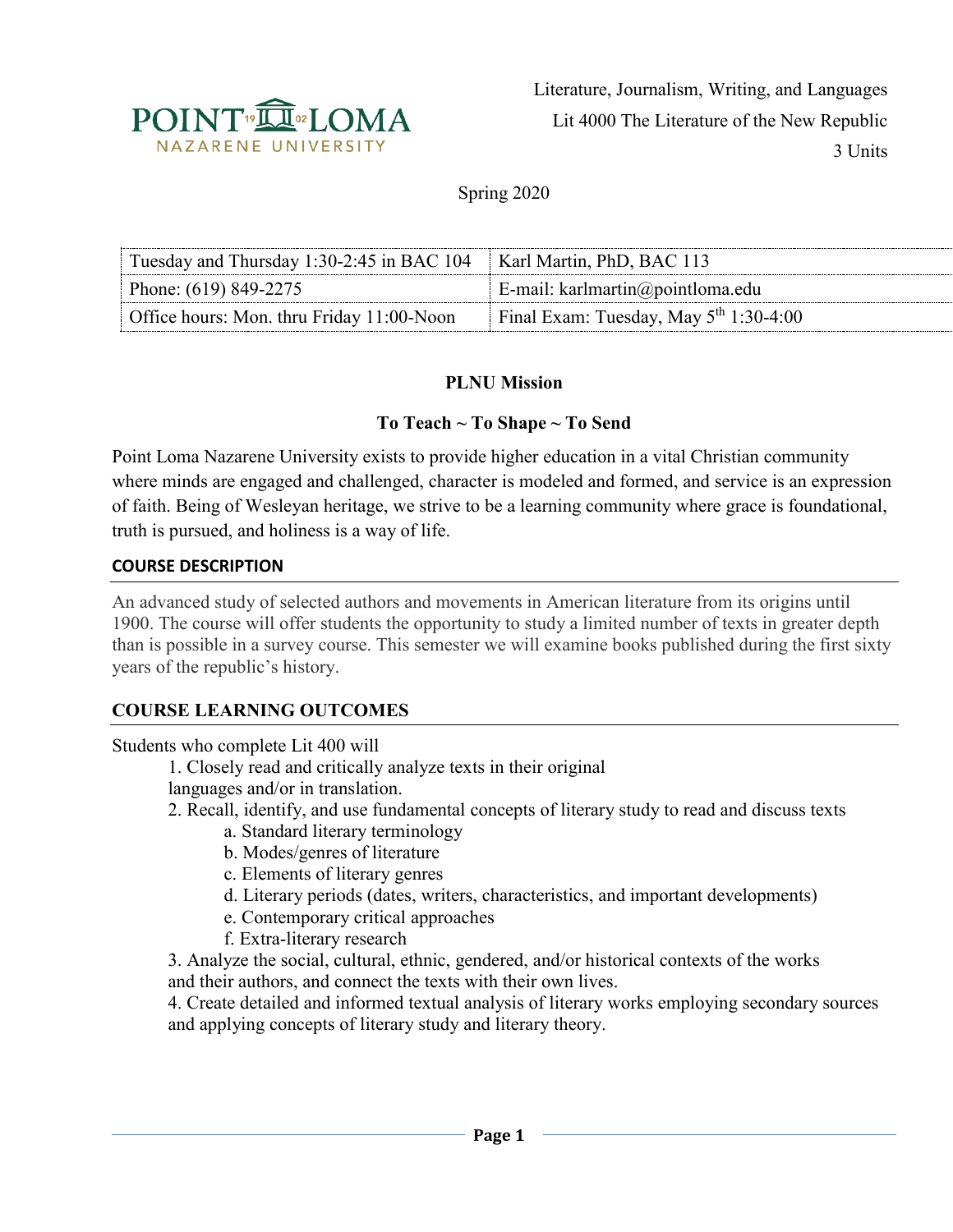### **REQUIRED TEXTS**

Charles Brockden Brown, *Wieland* William Hill Brown, *The Power of Sympathy* James Fenimore Cooper, *The Last of the Mohicans*

Edgar Allan Poe, *The Portable Edgar Allan Poe* Susanna Rowson, *Charlotte Temple* Catherine Maria Sedgwick, *Hope Leslie* Royall Tyler, *The Contrast*

#### **COURSE REQUIREMENTS**

*Reading:* Dates for the readings are clearly indicated on the schedule. Read daily if possible and try to complete all reading on time.

*Discussion:* The success of the course will be directly related to the quality of our daily discussions. Each of you must feel comfortable contributing to discussions. And each of you should bring any questions you have about the reading to our attention during the course of our discussions.

*Writing*: Each student will complete a mid-term exam, a final exam, and a 10-12 page essay concerning the critical reception of one of the works or some aspect of American life in the early republic. Students cannot pass the course without completing all three of these major assignments. Late work will receive a ten percent deduction daily and will not be accepted when the value would be zero or below.

### **ASSESSMENT AND GRADING**

Sample assignment distribution by percentage:

Your final grade will be determined as follows:

| Mid-Term Exam  | 30% |
|----------------|-----|
| Critical Paper | 30% |
| Final Exam     | 30% |
| Participation  | 10% |

Your work will not be graded on a curve. A traditional scale will be used. Those who earn more than 90% of the possible points earn an A, those who earn between 80-89% of the points earn a B, and so on.

A indicates exceptional work (roughly 20% of students normally achieve this level)

B indicates superior work (roughly 30% of students normally achieve this level)

C indicates average work

- D indicates passing work
- F indicates unsatisfactory work

### **INCOMPLETES AND LATE ASSIGNMENTS**

All assignments are to be submitted/turned in by the beginning of the class session when they are due including assignments posted in Canvas. Incompletes will only be assigned in extremely unusual circumstances.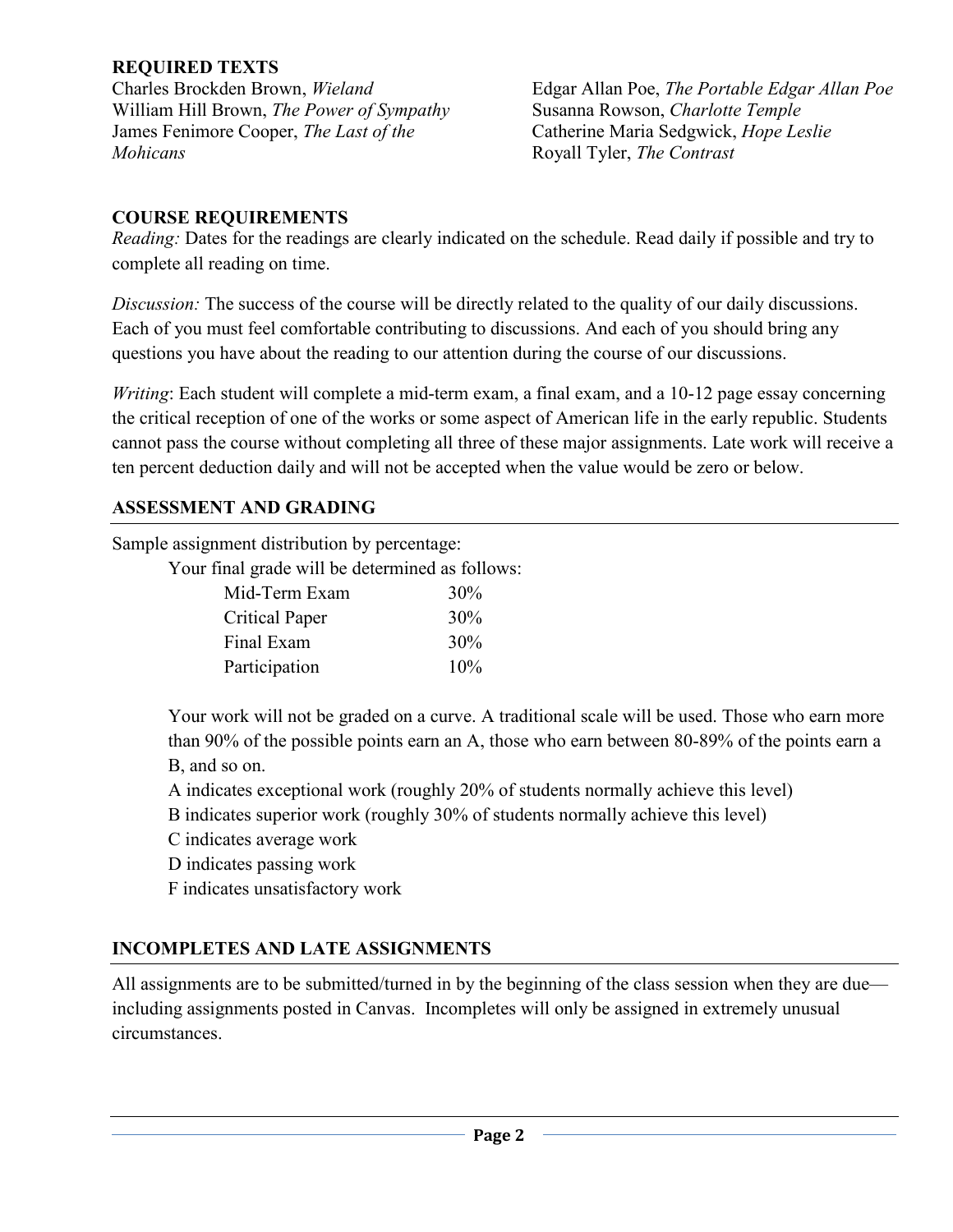## **FINAL EXAMINATION POLICY**

Successful completion of this class requires taking the final examination **on its scheduled day**. The final examination schedule is posted on the [Class Schedules](http://www.pointloma.edu/experience/academics/class-schedules) site. No requests for early examinations or alternative days will be approved.

## **PLNU COPYRIGHT POLICY**

Point Loma Nazarene University, as a non-profit educational institution, is entitled by law to use materials protected by the US Copyright Act for classroom education. Any use of those materials outside the class may violate the law.

## **PLNU ACADEMIC HONESTY POLICY**

Students should demonstrate academic honesty by doing original work and by giving appropriate credit to the ideas of others. Academic dishonesty is the act of presenting information, ideas, and/or concepts as one's own when in reality they are the results of another person's creativity and effort. A faculty member who believes a situation involving academic dishonesty has been detected may assign a failing grade for that assignment or examination, or, depending on the seriousness of the offense, for the course. Faculty should follow and students may appeal using the procedure in the university Catalog. See [Academic Policies](http://catalog.pointloma.edu/content.php?catoid=18&navoid=1278) for definitions of kinds of academic dishonesty and for further policy information.

## **PLNU ACADEMIC ACCOMMODATIONS POLICY**

While all students are expected to meet the minimum standards for completion of this course as established by the instructor, students with disabilities may require academic adjustments, modifications or auxiliary aids/services. At Point Loma Nazarene University (PLNU), these students are requested to register with the Disability Resource Center (DRC), located in the Bond Academic Center. [\(DRC@pointloma.edu](mailto:DRC@pointloma.edu) or 619-849-2486). The DRC's policies and procedures for assisting such students in the development of an appropriate academic adjustment plan (AP) allows PLNU to comply with Section 504 of the Rehabilitation Act and the Americans with Disabilities Act. Section 504 (a) prohibits discrimination against students with special needs and guarantees all qualified students equal access to and benefits of PLNU programs and activities. After the student files the required documentation, the DRC, in conjunction with the student, will develop an AP to meet that student's specific learning needs. The DRC will thereafter email the student's AP to all faculty who teach courses in which the student is enrolled each semester. The AP must be implemented in all such courses.

If students do not wish to avail themselves of some or all of the elements of their AP in a particular course, it is the responsibility of those students to notify their professor in that course. PLNU highly recommends that DRC students speak with their professors during the first two weeks of each semester about the applicability of their AP in that particular course and/or if they do not desire to take advantage of some or all of the elements of their AP in that course.